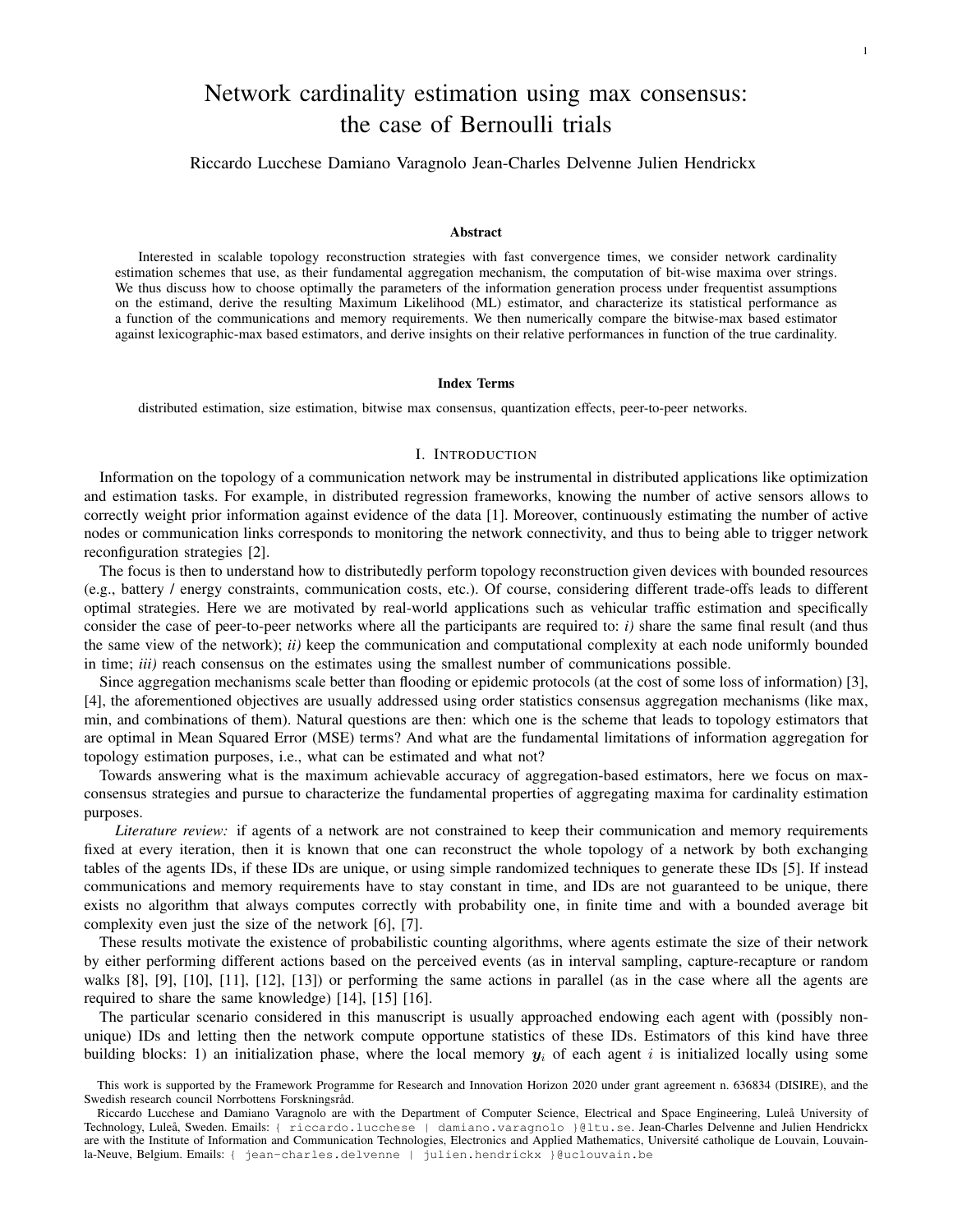probabilistic mechanism; 2) an aggregation phase, where the network distributedly computes an opportune function of the initial  $y_i$ 's and eventually reaches consensus on a value  $y_i$ ; 3) an estimation phase, where each agent infers the size of the network from y.

Aggregating the  $y_i$ 's using average consensus is then known to lead to estimators whose statistical performance improve either linearly [17], [18], [19], [20] or exponentially [21] with the size of  $y_i$ 's (depending on how the  $i_i$ 's are initialized). Averaging nonetheless has the big drawback of slow convergence dynamics (a property that is inherited from the underlying averaging process).

Aggregating the  $y_i$ 's using order statistics consensus (e.g., max-consensus) has the advantage of converging in a smaller number of communication steps then is required by an averaging process. Specifically, the computation of maxima over the  $y_i$ 's can be performed in two different ways: 1) using a lexicographic order, if the  $y_i$  represent a real number (or a vector thereof); 2) bitwise, when the  $y_i$  are viewed as a string of bits.

The properties of estimation strategies using the lexicographic order have been analyzed in the literature and variants of these schemes have been proposed to address specific tasks. Statistical characterizations can be found in [22], [23], [20], [24], and have been improved in [25] by exploiting the aggregation of order statistics (i.e., computing the k-th biggest maximum of the various  $y_i$  instead of just the maximum value. This leads to an estimator that is a perfect counter for small networks and with the same estimation performance of the aforementioned methods for big networks). [26], [27] instead exploit temporal repetitions of the max-consensus strategy to build estimators that are tailored for dynamic networks with size changing in time.

In contrast, the literature on bitwise strategies is not so abundant: at the best of our knowledge the unique manuscript is [28] where the authors generate the  $y_i$ 's with Bernoulli trials similarly to what we propose here, but both derive a different estimator (cf. the following statement of contributions) and do not consider the optimal design of the Bernoulli parameters.

*Statement of contributions:* we consider network size estimation based on bitwise max-consensus strategies. This focus is motivated by the fact that the literature dealing with lexicographic max consensus is at the best of our knowledge neglecting the discrete nature of the  $y_i$ 's and obtains approximate results that are based on the assumptions that the  $y_i$ 's are absolutely continuous r.v.s; in other words the literature ignores quantization effects. With analyzing bitwise max-consensus schemes we thus both begin accounting for the discrete nature of the  $y_i$ 's and work towards understanding the performance limitations of computing maxima bitwise or lexicographically. Our contributions are thus:

- extending [28] by considering potentially non-identically distributed bits, and determining the optimal Bernoulli rates using frequentist assumptions in (13);
- obtaining the novel ML estimator (18), different from the one in [28], characterizing its statistical properties in Propositions 2 and 3, and verifying that it practically reaches its Cramér-Rao (C-R) bound;
- comparing bitwise and lexicographic estimators and collecting numerical evidence on which strategy is optimal in Sec. VII.

*Organization of the manuscript:* Sec. II introduces our assumptions, while Sec. III formally casts the cardinality estimation problem. Sections IV, V and VI address different aspects of the estimation problem, by respectively designing the structure of parameters dictating the information generation scheme, determining the functional structure of the estimator, and characterizing its statistical performances. Sec. VII then compares the performance of our bitwise-max estimator with that of lexicographic-max strategies. Finally, Sec. VIII collects a few concluding remarks and discusses future directions.

# II. BACKGROUND AND ASSUMPTIONS

We model a distributed network as a connected undirected graph  $G = (V, E)$  comprising  $N = |V|$  collaborating agents. We assume that the network operates within the following shared framework:

*Memory model:* the generic agent  $i \in V$  avails locally of a memory storage of M-bits that is represented by the vector

$$
\mathbf{y}_i = [y_{i,1} \quad y_{i,2} \quad \dots \quad y_{i,M}]^T \in \{0,1\}^M \tag{1}
$$

*Communication model:* time is partitioned into an ordered set of equally lasting intervals indexed by  $t = 0, 1, 2, \ldots$ , each referred to as an "epoch". During each epoch, randomly, uniformly and i.i.d. during the epoch, each agent  $i \in V$ broadcasts its whole  $y_i$  to all its neighbors through a perfect channel (i.e., without collisions, delays, or communication errors).

*Aim of the agents:* to estimate the cardinality of the network N while being subject to the following constraints:

- C1) obtain the same estimate when the algorithm terminates (i.e., letting  $\hat{N}_i$  denote the final estimate for the generic agent *i*, it is required that  $\hat{N}_i = \hat{N}$ ,  $\forall i \in V$ ;
- C2) obtain this estimate in  $d$  epochs, where  $d$  is the network's diameter (notice that in our synchronous protocol  $d$  is the minimum number of epochs such that information generated at any node is propagated to the remaining nodes in the network).

We moreover assume that  $N$  is unknown but deterministic. Agents have no a-priori knowledge on the network topology and thus on its cardinality except for an upper bound on the network size, i.e., there exists a number  $N_{\text{max}}$  such that  $N \le N_{\text{max}}$ and  $N_{\text{max}}$  is available to the network.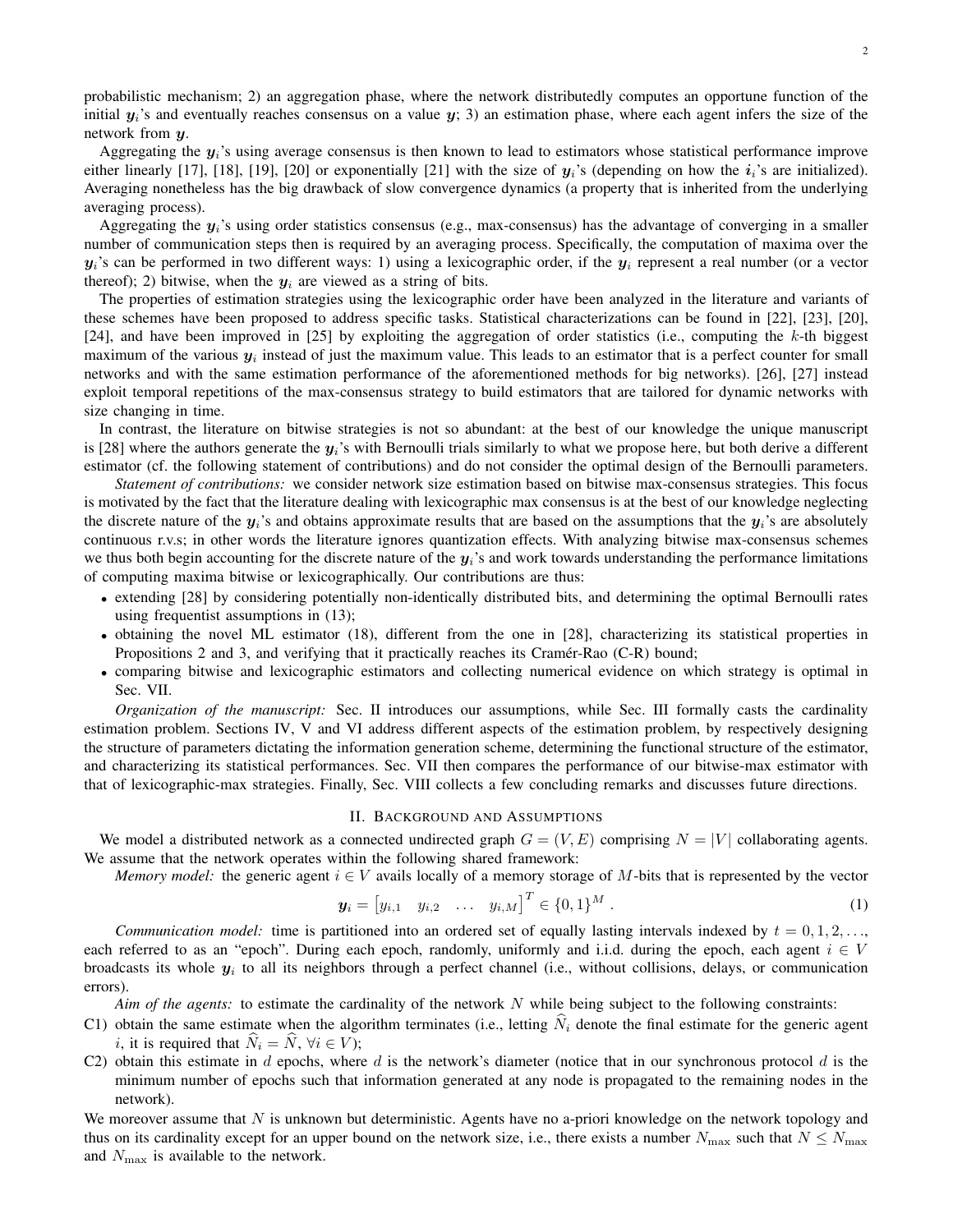# III. PROBLEM FORMULATION:

#### SIZE ESTIMATION WITH BERNOULLI TRIALS

Statistical size estimation schemes that are based on aggregation strategies share the following common structure:

- 1) during initialization, each agent independently initialize its memory  $y_i$  extracting a value from a probability distribution  $\mathbb P$  that is independent of N;
- 2) then agents aggregate the various  $y_i$  (i.e., distributedly compute a function of  $y_1, \ldots, y_N$ ) and reach consensus on a final  $y$ ;
- 3) since N parameterizes the previous aggregation process, N becomes statistically identifiable through  $y$ .

Thus, even if the  $y_i$ 's do not depend statistically on N, y does, so that y conveys statistical information on N.

The design of size estimators is then possible on 3 levels: 1) which  $\mathbb P$  to use to initialize the  $y_i$ 's; 2) which aggregation scheme to use; 3) how to map the final aggregate  $y$  into a point estimate  $\hat{N}$  of N.

As for the first design level, we consider the specific  $\mathbb P$  for which the  $y_i$ 's are initialized bit-wise, i.e., for which each smallest atom of available information is initialized independently. More specifically, we assume that each M-dimensional memory  $y_i = [y_{i,1}, \ldots, y_{i,M}]$  is initialized with M i.i.d. Bernoulli samples, i.e., with

$$
y_{i,m} = \begin{cases} 1 & \text{with probability } 1 - \theta_m \\ 0 & \text{with probability } \theta_m \end{cases} \qquad m = 1, \dots, M \tag{2}
$$

As for the second design level, we consider the bit-wise max consensus of the  $y_i$ 's, an aggregation operation that eventually yields (in finite time and at each agent) the vector

$$
\mathbf{y} = [y_1, \dots, y_M]^T, \quad y_m := \max_{i \in V} \{y_{i,m}\}, \quad m = 1, \dots, M
$$
 (3)

with probability

$$
\mathbb{P}\left[\mathbf{y}\; ;\; N, \boldsymbol{\theta}\right] = \prod_{\{m\; : \; y_m = 1\}} \left(1 - \theta_m^N\right) \prod_{\{m\; : \; y_m = 0\}} \theta_m^N \tag{4}
$$

with  $\theta := [\theta_1, \dots, \theta_M]$ . The generated information y is thus statistically dependent on the unknown network cardinality N, so that N is statistically identifiable through  $y$ .

As for the third design level, given our lack on a-priori knowledge on N, we make the classical choice of letting  $\hat{N}$  be the ML estimator of  $N$  given  $y$ .

From these considerations arise the following three questions:

- Q1) what is the functional structure of  $\dot{N}$ ?
- Q2) What is the  $\theta$  that minimizes the MSE of  $\dot{N}$ ?
- Q3) Does  $\hat{N}$  have some optimality property?

#### IV. DESIGNING  $\theta$

Before answering Q1 we proceed to answer Q2. Our approach to the design of  $\theta$  in (4) is then to consider the so-called C-R inequality [29, Eq. 4.1.61], i.e., the fact that the smallest variance that can be achieved by any estimator  $\hat{N}(\bm{y})$  of N given y is bounded below. Specifically, under mild assumptions holding in our framework, it holds that

$$
\operatorname{var}\left(\widehat{N}\left(\boldsymbol{y}\right)\right) \ge \frac{\left(1 + \frac{\partial \mathbb{E}\left[\widehat{N}\left(\boldsymbol{y}\right) - N\right]}{\partial N}\right)^2}{\mathcal{I}\left(N; \boldsymbol{\theta}\right)}
$$
(5)

where  $\mathcal{I}(N; \theta)$  is the Fisher Information (FI) [29, Def. 4.1.4] about N given y, i.e.,

$$
\mathcal{I}(N;\boldsymbol{\theta}) := \mathbb{E}\left[\left(\frac{\partial \ln \mathbb{P}[\boldsymbol{y} \; ; \; N, \boldsymbol{\theta}]}{\partial N}\right)^2\right].
$$
 (6)

Neglecting the bias term, (5) implies immediately that a small FI  $\mathcal I$  induces estimators with high variance.

Our choice is then to consider the bias term negligible, select that  $\theta$  that minimizes the worst C-R bound over all the possible  $N$ 's, and thus to solve

$$
\boldsymbol{\theta}^* := \arg \max_{\boldsymbol{\theta} \in (0,1)^M} \min_{N \in \{1,\dots,N_{\text{max}}\}} \mathcal{I}(N; \boldsymbol{\theta}). \tag{7}
$$

Instrumental to (7), we notice the following lemma:

**Lemma 1** For any fixed  $N$ ,

$$
\boldsymbol{\theta}^* (N) := \arg \max_{\boldsymbol{\theta} \in (0,1)^M} \mathcal{I} (N; \boldsymbol{\theta}) = \left[ \alpha^{1/N}, \dots, \alpha^{1/N} \right] \tag{8}
$$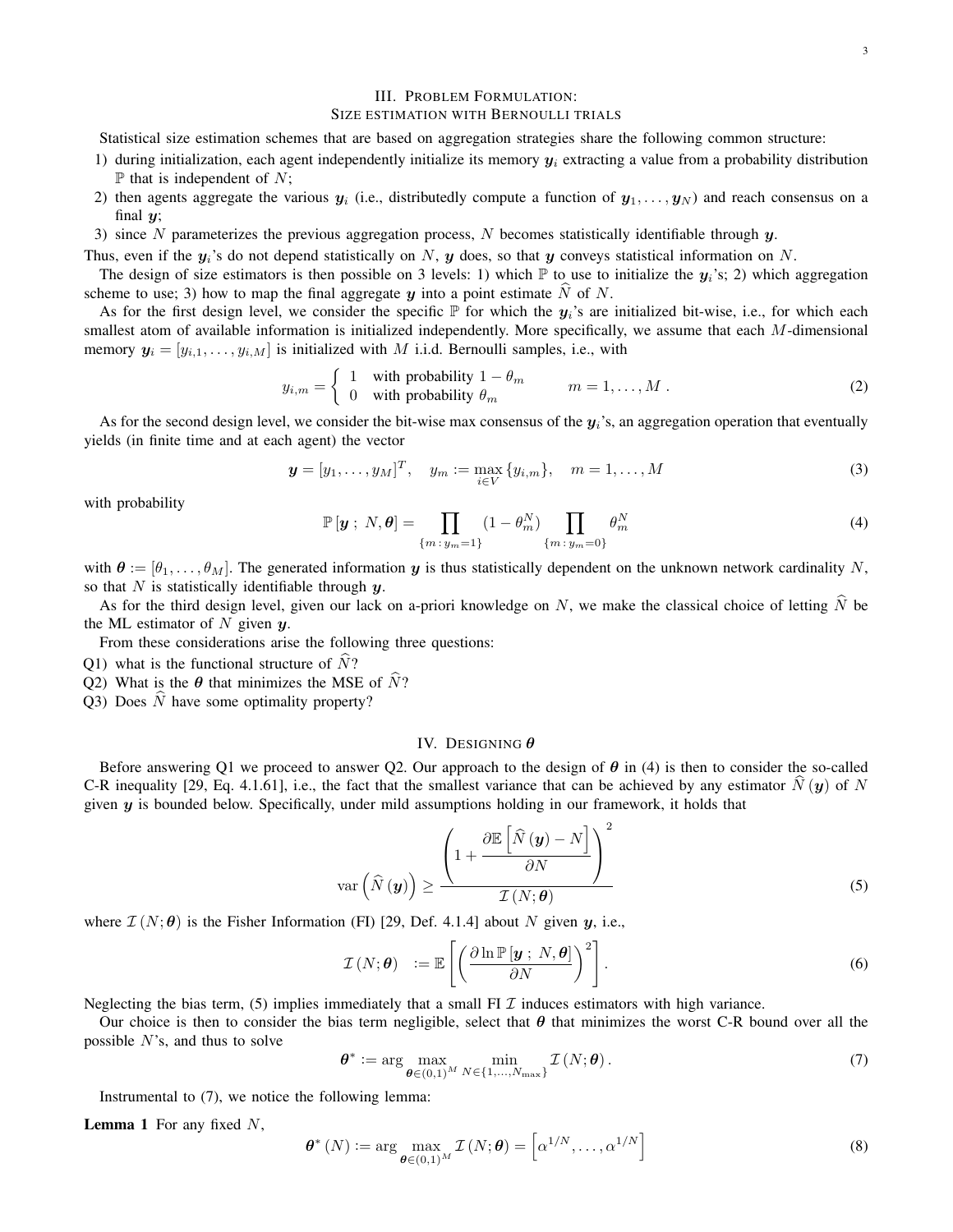where

$$
2 - \frac{2 - \ln \alpha}{\alpha} = 0 \quad \Rightarrow \quad \alpha \approx 0.2031878699\dots \tag{9}
$$

**Proof** (of Lemma 1) Since the  $y_m$ 's in (3) are independent,

$$
\mathcal{I}(N; \theta) = \sum_{m=1}^{M} \mathbb{E}\left[\left(\frac{\partial \ln \mathbb{P}\left[y_m; N, \theta_m\right]}{\partial N}\right)^2\right],
$$
\n
$$
= \sum_{m=1}^{M} \frac{\theta_m^N (\ln \theta_m)^2}{1 - \theta_m^N}.
$$
\n(10)

Thus to maximize (10) it is sufficient to maximize the single term

$$
\frac{\theta^N (\ln \theta)^2}{1 - \theta^N} =: i(\theta, N),
$$

and this already implies that the vector  $\theta^*(N)$  must have all entries identical. Defining

$$
\omega(\theta, N) := 2 - \frac{2 + \ln \theta^N}{\theta^N} \tag{11}
$$

it follows that

$$
\frac{\partial i(\theta, N)}{\partial \theta} = \frac{\omega(\theta, N) \ln \theta}{\theta (1 - \theta^{-N})^2},\tag{12}
$$

i.e.,  $i(\theta, N)$  is maximized for  $\theta^N = \alpha$  with  $\alpha$  satisfying condition (9).

Given that  $\alpha^{1/N}$  is decreasing with N, it then follows immediately from Lemma 1 that (7) is attained by

$$
\boldsymbol{\theta}^* = \left[ \alpha^{1/N_{\text{max}}}, \dots, \alpha^{1/N_{\text{max}}} \right]. \tag{13}
$$

# V. THE ML ESTIMATOR

Given (13), in what follows we assume  $\theta_m = \theta$ , for  $m = 1, \dots, M$ , and analyze the estimation strategy for a generic  $\theta \in (0, 1)$ . Thus (2) specializes to

$$
y_{i,m} = \begin{cases} 1 & \text{with probability } 1 - \theta \\ 0 & \text{with probability } \theta \end{cases} \qquad m = 1, ..., M,
$$
 (14)

while the joint distribution of  $y$  in (4) simplifies to

$$
\mathbb{P}[\mathbf{y} \; ; \; N] = \prod_{\{m \; : \; y_m = 1\}} (1 - \theta^N) \prod_{\{m \; : \; y_m = 0\}} \theta^N \; . \tag{15}
$$

It is a classic result showing that the sample average

$$
\overline{y} = \overline{y}(\mathbf{y}) := \frac{\sum_{m=1}^{M} y_m}{M},\tag{16}
$$

is a minimal complete sufficient statistic for N. We may in fact write (4) in terms of  $\overline{y}$  as  $\mathbb{P} [y; N] = (1 - \theta^N)^{M\overline{y}} \cdot \theta^{NM(1-\overline{y})}$ , so that, conditionally on the sample average, the probability of observing a given  $y$  is independent of  $\theta^N$  (indeed one can regard  $\bar{y}$  as the main output of the bitwise aggregation scheme (3)).

Starting then from the score of N

$$
\ell(\overline{y};N) := \frac{\partial \ln \mathbb{P}[\overline{y};N]}{\partial N} = \left(1 - \frac{\overline{y}}{1 - \theta^N}\right)M\ln\theta,
$$
\n(17)

the ML estimator follows as

$$
\widehat{N}(\overline{y}) := \arg \max_{\overline{N} \in [1, N_{\text{max}}]} \mathbb{P} \left[ \overline{y} \ ; \ \overline{N} \right]
$$
\n
$$
= \begin{cases}\n1 & \text{if } \overline{y} \le 1 - \theta \\
\log_{\theta} (1 - \overline{y}) & \text{if } 1 - \theta < \overline{y} < 1 - \theta^{N_{\text{max}} } \\
N_{\text{max}} & \text{otherwise.} \n\end{cases}
$$
\n(18)

We notice that in the derivation of the ML estimator we relaxed the integer constraint  $N \in \{1, \ldots, N_{\text{max}}\}$  by extending the search interval to the real segment  $[1, N_{\text{max}}]$ . Indeed, while a real size parameter does not match perfectly our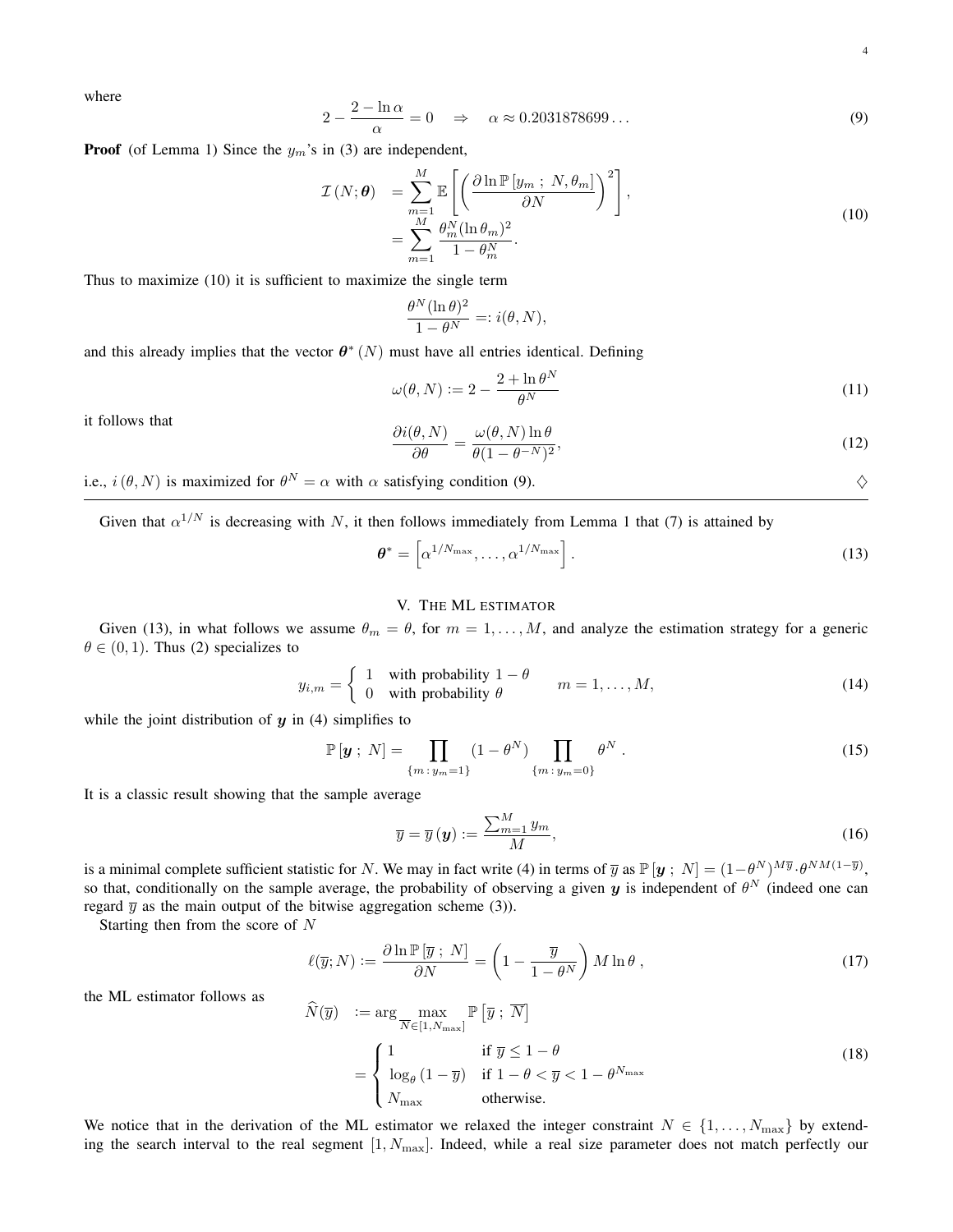information generation scheme, considering the unconstrained estimator (18) allows us to devise closed-form performance characterizations.

We also notice that by extending  $\hat{N}(\cdot)$  to be defined over [0, 1] instead of over  $\{0, 1/M, 2/M, \ldots, 1\}$ , and letting

$$
\vartheta := 1 - \theta^N, \qquad 1 \le N \le N_{\text{max}} \tag{19}
$$

be the success rate of each of the generic experiment  $y_m$ , it holds  $N(\theta) = \log_\theta(1 - \theta) = N$  (indeed the empirical success rate  $\overline{y}$  is a consistent estimator of the success rate  $\vartheta$ ). This motivates (18) also as an intuitive estimator of the network size.

# VI. CHARACTERIZATION OF  $\widehat{N}(\overline{y})$

On one hand, the distribution of the ML estimator (18) can be numerically computed for every  $\theta$  given the fact that  $M\overline{y} \sim \text{Bin}(M, 1 - \theta^N)$ . On the other hand, there is no dedicated literature reporting closed form characterizations of logarithms of binomial random variables. Since a comprehensive analysis of those variables is beyond the scope of this paper, we resort to a simplified statistical characterization of the ML estimator  $\tilde{N}(\bar{y})$  w.r.t. the classical performance indexes

$$
\mathbb{E}\left[\frac{\widehat{N}-N}{N}\right], \qquad \text{var}\left(\frac{\widehat{N}-N}{N}\right). \tag{20}
$$

**Proposition 2** For all  $1 \leq N \leq N_{\text{max}}$ ,

$$
\left|\mathbb{E}\left[\widehat{N}\right]-N\right|\leq O\left(\frac{1}{M}\right).
$$
\n(21)

**Proof (of Prop. 2)** Recall that in our assumptions N is an unknown but fixed parameter. Let then  $\tilde{N}(\cdot)$  be a smooth approximation of  $N(\cdot)$ , i.e., a function  $N : \mathbb{R} \to \mathbb{R}$  satisfying

$$
\widetilde{N}(\vartheta) = \widehat{N}(\vartheta), \quad \widetilde{N}(\overline{y}) = \widehat{N}(\overline{y}), \quad \overline{y} = 0, \frac{1}{M}, \frac{2}{M}, \dots, 1
$$
\n(22)

for all the potential outcomes  $\overline{y}$ , and that is endowed for every  $\mathcal{Y} \in [0,1]$  with k-th order derivatives

$$
\widetilde{N}^{(k)}(\mathcal{Y}) := \frac{\partial \widetilde{N}(\mathcal{Y})}{\partial \mathcal{Y}}, \qquad \forall \, k \ge 1.
$$
\n
$$
(23)
$$

Notice that such  $\tilde{N}(\cdot)$  can be chosen within the ring of polynomials with degree at most  $M + 1$ .

Consider now the Taylor expansion of  $\widetilde{N}(\cdot)$  around the success rate  $\vartheta$  in (19), valid in the whole unitary segment [0, 1] by construction since  $\tilde{N}$  is smooth [30, p. 286]. This means that at the points where (22) holds we may rewrite  $\tilde{N}(\cdot)$  in terms of the Taylor expansion of  $N(\cdot)$ , i.e.,

$$
\widehat{N}(\overline{y}) = \widetilde{N}(\vartheta) - (\overline{y} - \vartheta)\widetilde{N}^{(1)}(\vartheta) + \frac{(\overline{y} - \vartheta)^2}{2}\widetilde{N}^{(2)}(\zeta)
$$
\n(24)

where  $\zeta = \zeta(\overline{y})$  in the remainder is a real number between  $\vartheta$  and  $\overline{y}$ .

Noticing that, by construction,  $\tilde{N}(\vartheta) = N$ , and taking the expectation on both sides of (24) w.r.t.  $\overline{\vartheta}$  yields then

$$
\mathbb{E}\left[\widehat{N}\right] = N + \frac{c_1}{M}\widetilde{N}^{(1)}(\vartheta) + \frac{c_2}{2M^2}\widetilde{N}^{(2)}(\zeta)
$$
\n(25)

with

$$
c_k := M^k \mathbb{E}\left[ (\overline{y} - \vartheta)^k \right] \tag{26}
$$

and

$$
c_1 = 0, \quad c_2 = M\vartheta(1 - \vartheta). \tag{27}
$$

We thus recover the assertion by considering that the derivatives  $N^{(k)}(\theta)$  are continuous in the compact [0, 1], and that the coefficients  $c_k$  are finite.  $\Diamond$ 

**Proposition 3** For all  $1 \leq N \leq N_{\text{max}}$ ,

$$
\operatorname{var}\left(\widehat{N}\right) \le \frac{1-\theta^N}{M\theta^N(\ln\theta)^2} + O\left(\frac{1}{M^2}\right)
$$
  
=  $(\mathcal{I}(N;\theta))^{-1} + O\left(\frac{1}{M^2}\right)$  (28)

To assess the role of the term  $O(1/M)$  in (21) and of the derivative of the bias appearing in the C-R bound (5) we plot in Figures 1 and 2 numerical evaluations of the interested quantities computed through an opportune Monte Carlo (MC) scheme.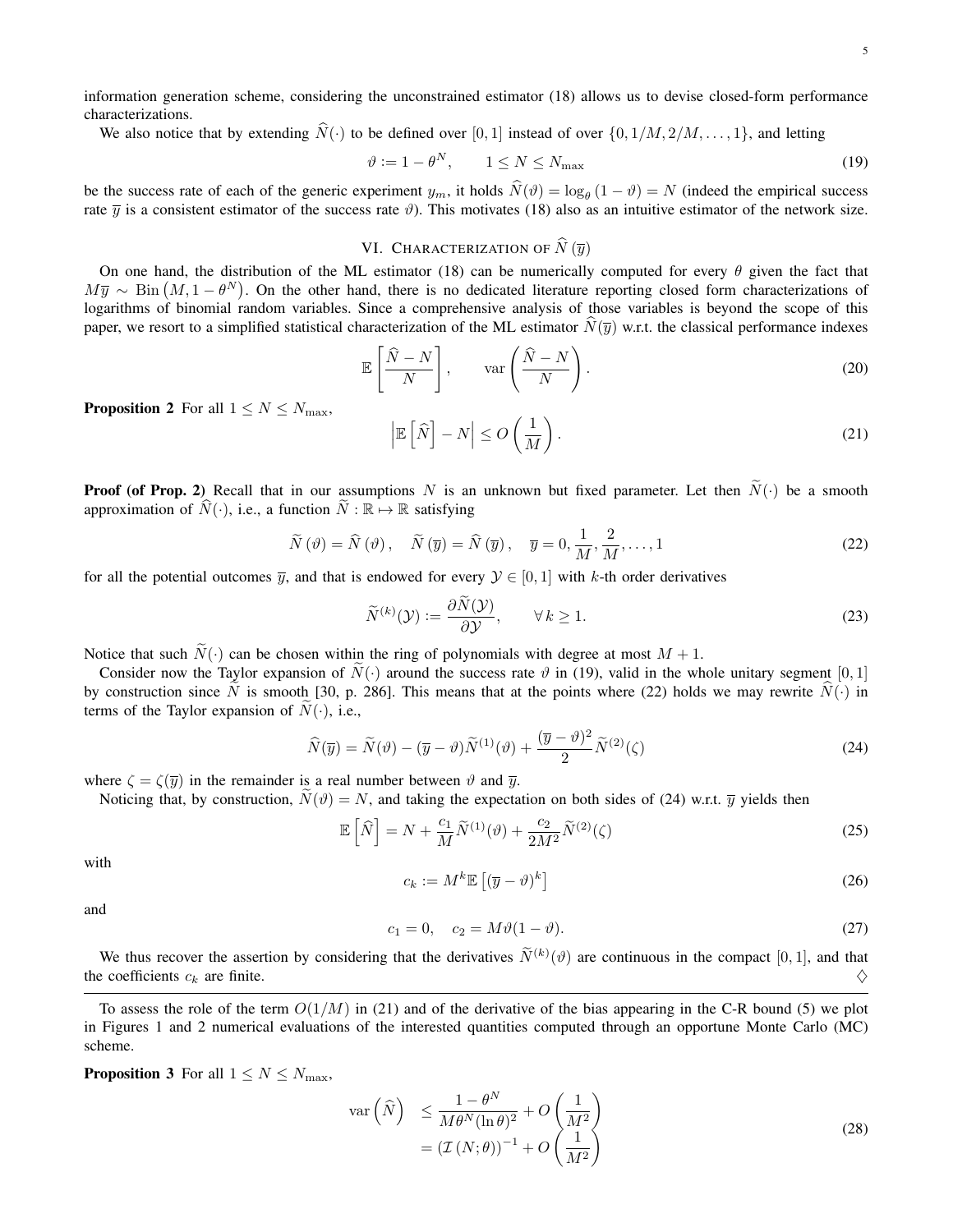

Fig. 1: MC evaluation (10<sup>6</sup> runs for each  $\theta$ ) of the relative error mean of  $\hat{N}$  for  $N_{\text{max}} = 2000$  and different values of N, M and  $\theta$ .



Fig. 2: MC evaluation (10<sup>8</sup> runs for each  $\theta$ ) of the derivative of the bias appearing in the C-R bound (5).

**Proof (of Prop. 3)** Reasonings similar to the proof of Prop. 2 provide a lower bound on  $\mathbb{E} \left[ \widehat{N} \right]$ , an upper bound on  $\mathbb{E} \left[ \widehat{N}^2 \right]$ , and thus inequality (28) through the equivalence

$$
\operatorname{var}\left(\widehat{N}\right) = \mathbb{E}\left[\widehat{N}^2\right] - \mathbb{E}\left[\widehat{N}\right]^2. \tag{29}
$$

To assess the role of the term  $O(1/M^2)$  in (28) we plot in Fig. 3 both numerical evaluations of the performance index var  $(\widehat{N}/N)$  (computed through an opportune MC scheme) and the inverse of the FI, i.e.,  $\mathcal{I}(N;\theta)^{-1}$ , in (10). Together, the Figures 2 and 3 show that the actual variance of the novel estimator  $\hat{N}$  practically reaches the C-R bound (5).

**Remark 4** We stress that the statistical performance of  $\hat{N}(\bar{y})$  reported in Propositions 2 and 3 do not depend on the precise communication topology. Indeed, different topologies may just lead to different convergence times, and not different statistics on the estimate.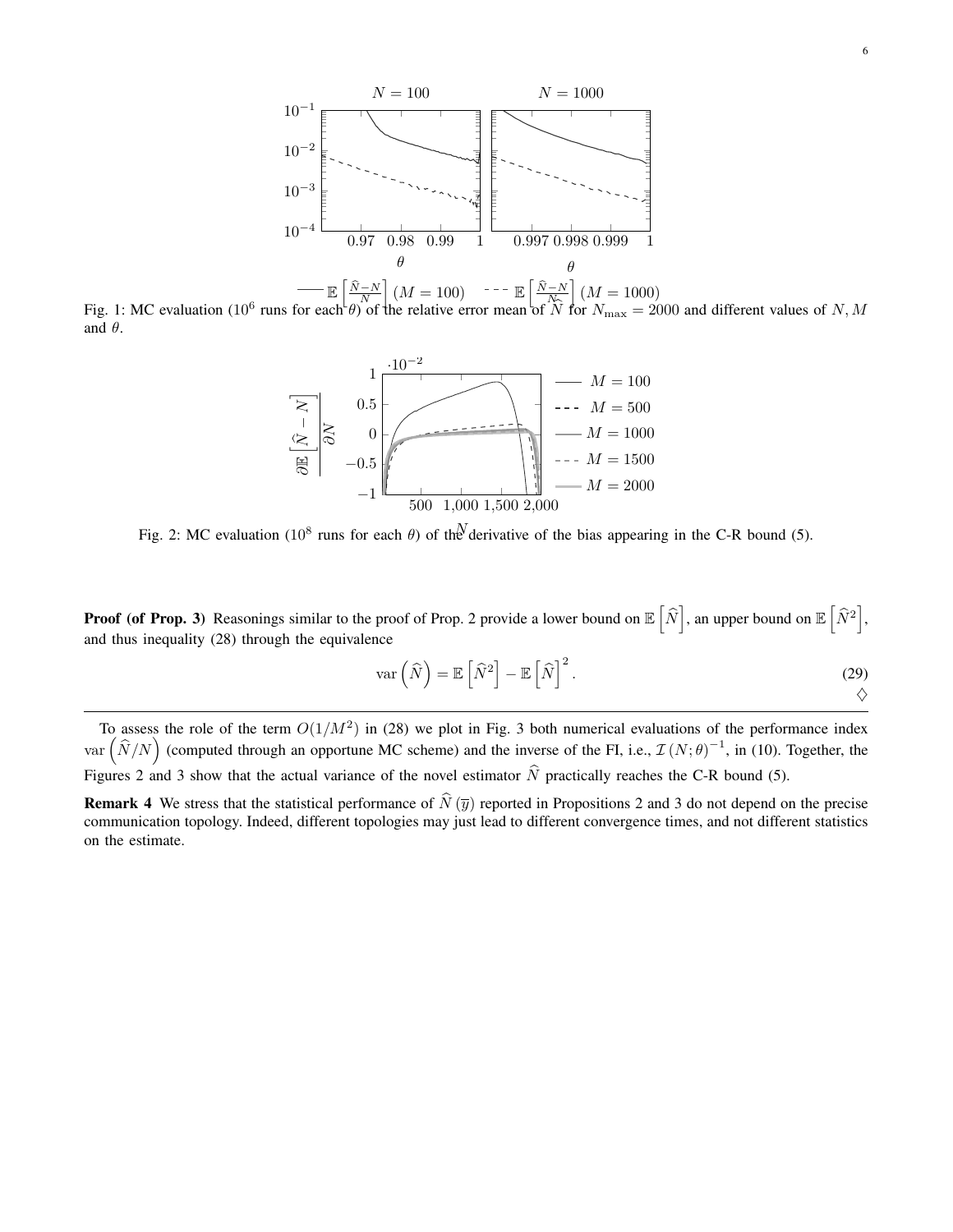

Fig. 3: In solid lines, the MC evaluation  $(10^9 \text{ runs for each } \theta)$  of the relative error variance of  $\hat{N}$  for  $N_{\text{max}} = 2000$  and different values of  $N, M$  and  $\theta$ . The dashed lines correspond to first term in the right-hand side of (28).

# VII. SIMULATIONS

Here we corroborate the characterization reported in Propositions 2 and 3 through a numerical analysis. Specifically, we compare the estimator  $\dot{N} (\bar{y})$  in (18) against other estimation strategies with equivalent convergence times and bounded memory requirements. To this aim we consider synthetic networks with variable sizes and study how the performance of N compares against the max-consensus based estimator considered in [20], [22], [27], [4]. This estimator, here called  $N_{\text{uni}}$ , can be implemented on top of the synchronous framework of Sec. III through the following specifics (c.f. also the general discussion of Sec. III):

- i) every *i*-th agent initializes a local vector  $w_i = [w_{i,1} \dots w_{i,K}] \in \mathbb{R}^K$  by extracting a K-sample from the uniform distribution  $\mathcal{U}[0,1]$ ;
- ii) agents distributedly aggregate K maxima entry-wise (rather then bit-wise). The consensus vector resulting from this process is denoted by

$$
\mathbf{w} = [w_1, \dots, w_K] \, , \quad w_k = \max_{1 \leq i \leq N} \{w_{i,k}\} \, . \tag{30}
$$

iii) agents locally compute the ML estimator of  $N$  given  $w$  through

$$
N_{\text{uni}} = N_{\text{uni}}(\boldsymbol{w}) := \begin{cases} 1 & \text{if } \chi(\boldsymbol{w}) \le 1 \\ \chi(\boldsymbol{w}) & \text{if } 1 < \chi(\boldsymbol{w}) < N_{\text{max}} \\ N_{\text{max}} & \text{otherwise} \end{cases} \tag{31}
$$

where

$$
\chi(\boldsymbol{w}) := \frac{K - 1}{-\sum_{k} \ln w_k} \,. \tag{32}
$$

It is known that if the above estimator relies on r.v.s  $w_{i,k}$  with absolutely continuous distributions then it is irrelevant from which exact absolutely continuous distributions one extracts [20, Prop. 7]. E.g., sampling a Gaussian distribution would lead to an alternative estimator with the same statistical performance of  $N_{\text{uni}}$ . Moreover, assuming  $N_{\text{max}} = +\infty$  leads to [20, Eq. (9)]

$$
\text{var}\left(N_{\text{uni}}\right) = \frac{N^2}{K - 2}.\tag{33}
$$

We then notice that the literature dedicated to (31) usually neglects addressing the problem of how to optimally encode each  $w_{i,k}$  with a finite number of bits. Nonetheless, to compare N and N<sub>uni</sub> in terms of estimation performance vs. memory usage we should address this issue. Since at the best of our knowledge there is currently no dedicated literature on this problem, we consider the most simple (and most unfair to  $\dot{N}$ ) comparison approach, namely we evaluate the performance of  $N_{\text{uni}}$  without considering any quantization effects.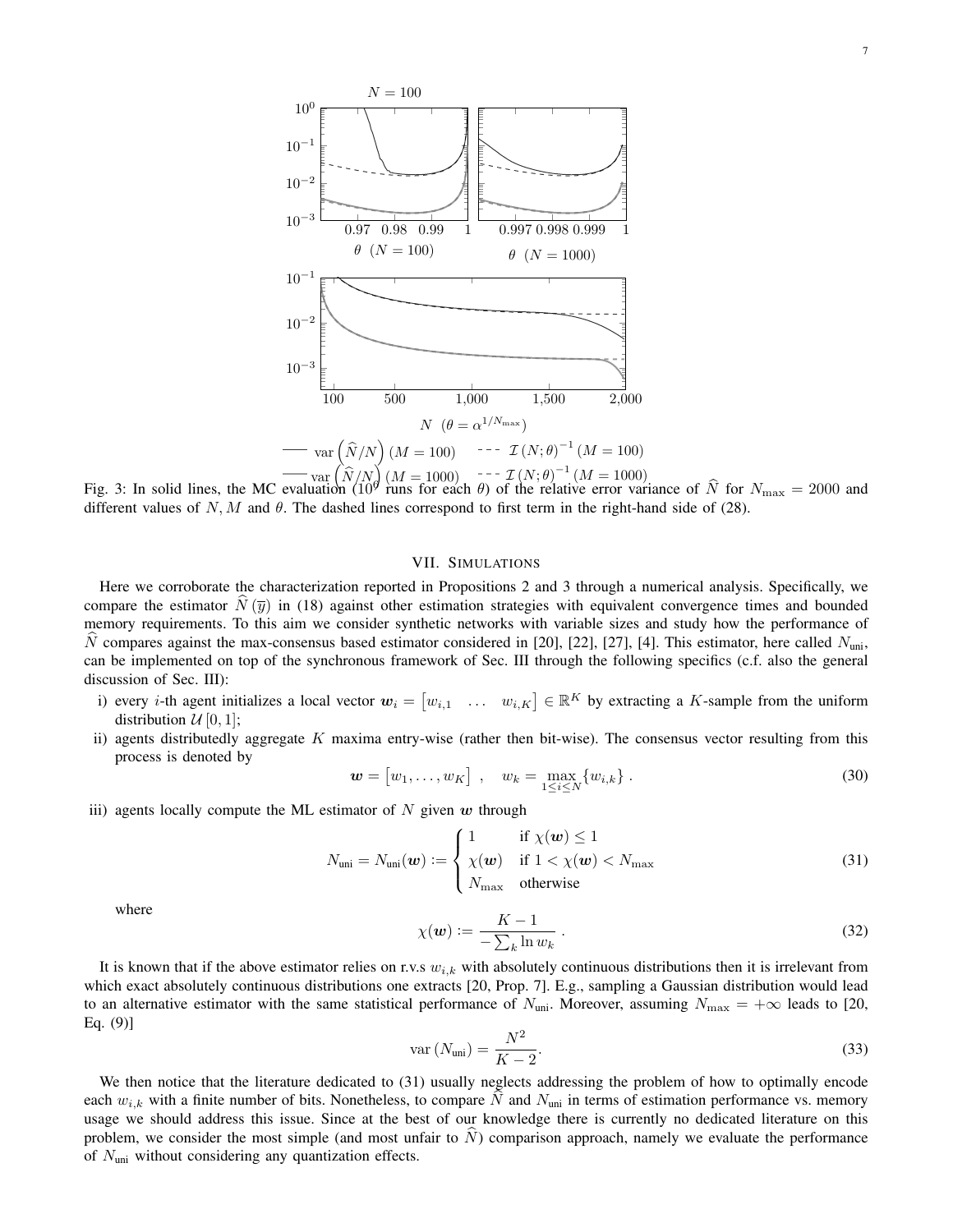Specifically, to compare the statistical performance of  $\widehat{N}$  against  $N_{\text{uni}}$  we:

- 1) assume that  $\widehat{N}$  uses M bits;
- 2) consider several versions of  $N_{\text{uni}}$ , denoted with  $N_{\text{uni}}^{(b)}$  for  $b = 2, 3, ...$  and with b denoting how many bits one would use to encode a single  $w_k$  in (30). This means that the generic  $N_{\text{uni}}^{(b)}$  uses  $K = \text{ceil}(M/b)$  different  $w_k$ 's – but at the same time we consider these  $w_k$ 's as non-quantized. In other words, we let  $N_{\text{unj}}^{(b)}$  operate on more scalars as b decreases but then we completely discard the negative effects of quantization and let  $N_{\text{uni}}^{(b)}$  exploit absolutely continuous r.v.s..

We thus computed numerically the performance of  $\hat{N}$  and of the various  $N_{\text{uni}}^{(b)}$ , and then compared them graphically in Fig. 4. By construction, both estimators converge at the same time and ideally require the same communication resources; the metric used to compare the two strategies is the variance of the relative estimation error.

The figure highlights an interesting numerical result: for any b,  $\hat{N}$  has smaller error variance than  $N_{\text{uni}}^{(b)}$  when N is large, while it performs worse when N is small. This suggests that there may be a size N, possibly function of  $N_{\text{max}}$ , M and b, for which if  $N > \overline{N}$  then using  $\widehat{N}$  leads to smaller error variances, while if  $N < \overline{N}$  then it is better to use  $N_{\text{uni}}^{(b)}$ .



Fig. 4: MC evaluation (10<sup>6</sup> runs for point) of the statistical performance of  $\hat{N}$  and  $N_{\text{uni}}^{(b)}$  for  $N_{\text{max}} = 2000$  and different values of M, N.  $N_{\text{uni}}^{(b)}$  denotes the estimator  $N_{\text{uni}}$  when the number of real scalars  $w_{i,k}$  stored at the *i*-th node is  $K = \text{ceil}(M/b)$ .

This intuition is motivated by the following argument: selecting  $\theta = \theta^*$  as in (13), neglecting the term  $O(1/M^2)$  in (28) (cf. Fig. 3), and equating the approximated var  $(\widehat{N})$  to var  $(N_{uni}^{(b)})$  in (33) (with  $K = \text{ceil}(M/b) \approx M/b$ ) leads to an identity of the form

$$
\frac{\alpha^{-(N/N_{\text{max}})} - 1}{(N/N_{\text{max}})^2} = (\ln \alpha)^2 \frac{Mb}{M - 2b}
$$
\n(34)

where the left-hand side of the equation is strictly decreasing in  $N$ , while the right-hand side is constant. The rule-ofthumb (34) would then confirm that for each  $N_{\rm max}$ , M and b there exists a value  $\overline{N}$  for which if  $N < \overline{N}$  then  $N_{\rm uni}^{(b)}$ performs better, while if  $N > \overline{N}$  then  $\hat{N}$  does.

Nonetheless, we stress that both in our simulations in Fig. 4 and in the reasoning that led to (34), only  $\hat{N}$  considers the quantized nature of y, while the various  $N_{\text{uni}}^{(b)}$  do not. We thus expect that actual implementations of  $N_{\text{uni}}^{(b)}$  will perform worse then what is shown, i.e., that the variance var  $(N_{\text{uni}}^{(b)})$  in (33) represents a lower bound on the attainable performance of actual implementations of  $N_{\text{uni}}^{(b)}$ .

#### VIII. CONCLUSIONS

We aimed at improving the effectiveness of topology inference techniques that aggregate information using max-consensus schemes, starting from the consideration that agents exchange information that is intrinsically quantized. We thus departed from the literature, that usually analyzes schemes based on lexicographic max-consensus operations, and considered strategies that are based on bitwise max-operations.

In particular, we considered frequentist assumptions on the estimand (i.e., we considered the estimand network size  $N$  to be a deterministic, unknown but fixed quantity) and then characterized that particular estimation scheme where each bit of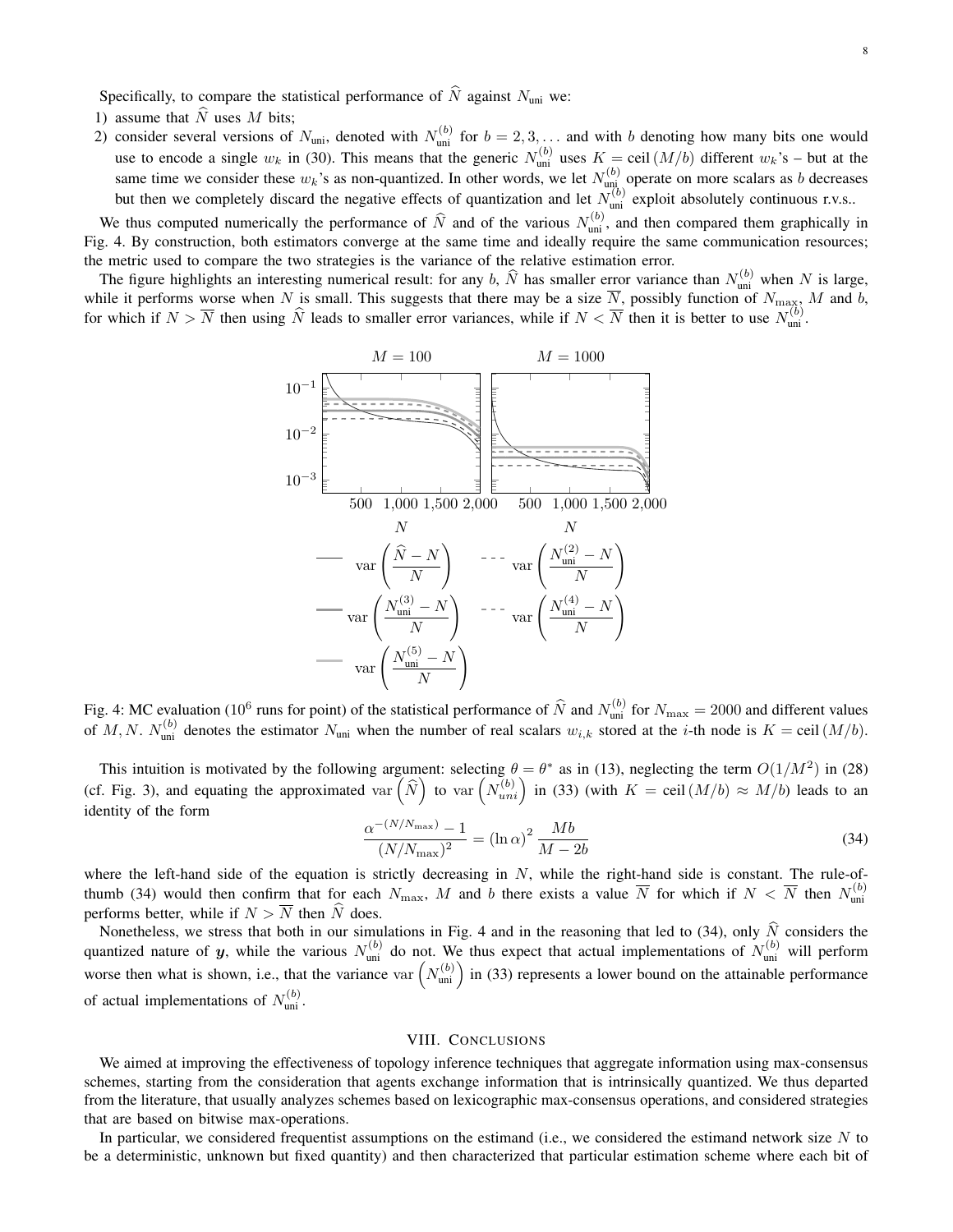the information generated during the initialization of the algorithm is generated independently. We notice that the frequentist assumption is fundamental for our discoveries, since it leads to design the information generation scheme so that the final a-consensus quantity has maximal Fisher information content – a property that we found to hold when each bit is generated as an i.i.d. Bernoulli trial.

Characterizing the resulting estimation scheme in terms of its statistical performance shows then what we consider being the major contribution of this manuscript: bitwise max-operations are meaningful to build practical estimators, since their MSE is *often* favorable against the MSEs of estimators based on lexicographic computations of maxima (given the same number of bits exchanged during the consensus protocol). Nonetheless the bitwise scheme seems to be not *always* favorable, since lexicographic strategies potentially perform better for small network sizes N.

Our major result thus opens more questions than how many it closes: first of all, it calls for a precise analytical characterization of when bitwise-max strategies are better than lexicographic ones. Moreover it calls for exploring also Bayesian approaches, where the estimand  $N$  is assumed to be a r.v. with its own prior distribution. Indeed we noticed that having a good initial guess of the estimand  $N$  can be exploited to direct the generation of the initial information, and leads to final estimates with better statistical indexes. Bayesian scenarios are also intrinsically connected to practical situations, e.g., when estimation rounds are continuously repeated for network monitoring purposes so that information on the estimand is accumulated from one step to the next one.

#### **REFERENCES**

- [1] D. Varagnolo, G. Pillonetto, and L. Schenato, "Distributed parametric and nonparametric regression with on-line performance bounds computation," *Automatica*, vol. 48, no. 10, pp. 2468–2481, 2012.
- [2] R. Lucchese, D. Varagnolo, and K. H. Johansson, "Distributed detection of topological changes in communication networks," in *IFAC World Congress*, 2014.
- [3] R. Van Renesse, "The importance of aggregation," in *Future Directions in Distributed Computing*, 2003, pp. 87–92.
- [4] P. Jesus, C. Baquero, and P. S. Almeida, "A Survey of Distributed Data Aggregation Algorithms," University of Minho, Tech. Rep., 2011.
- [5] B. Codenotti, P. Gemmell, P. Pudlák, and J. Simon, "On the Amount of Randomness Needed in Distributed Computations," CNR Italy, Tech. Rep., 1997.
- [6] I. Cidon and Y. Shavitt, "Message terminating algorithms for anonymous rings of unknown size," *Information Processing Letters*, vol. 54, no. 2, pp. 111–119, Apr. 1995.
- [7] J. M. Hendrickx, A. Olshevsky, and J. N. Tsitsiklis, "Distributed anonymous discrete function computation," *IEEE Transactions on Automatic Control*, vol. 56, no. 10, pp. 2276–2289, Oct. 2011.
- [8] J. Lemiesz, M. Kardas, and M. Kuty\lowski, "On Distributed Cardinality Estimation: Random Arcs Recycled," in *Proceedings of the Twelfth Workshop on Aanlytic Alogrithmics and Combinatorics*. SIAM, 2015, pp. 129–137.
- [9] E. Mane, E. Mopuru, K. Mehra, and J. Srivistava, "Network Size Estimation In A Peer-to-Peer Network," University of Minnesota, Department of Computer Science, Tech. Rep., 2005.
- [10] D. Kostoulas, D. Psaltoulis, I. Gupta, K. Birman, and A. Demers, "Decentralized schemes for size estimation in large and dynamic groups," in *Proceedings - Fourth IEEE International Symposium on Network Computing and Applications, NCA 2005*, vol. 2005, 2005, pp. 41–48.
- [11] L. Massouliè, E. L. Merrer, A.-M. Kermarrec, and A. Ganesh, "Peer counting and sampling in overlay networks: random walk methods," in *Proceedings of the twenty-fifth annual ACM symposium on Principles of distributed computing*, 2006, pp. 123–132.
- [12] A. J. Ganesh, A.-M. Kermarrec, E. L. Merrer, and L. Massoulié, "Peer counting and sampling in overlay networks based on random walks," *Distrib. Comput.*, vol. 20, pp. —-, 2007.
- [13] B. Ribeiro and D. Towsley, "Estimating and sampling graphs with multidimensional random walks," in *Proceedings of the 10th annual conference on Internet measurement*, 2010.
- [14] F. Garin and Y. Yuan, "Distributed privacy-preserving network size computation: A system-identification based method," in *52nd IEEE Conference on Decision and Control*. IEEE, Dec. 2013, pp. 5438–5443.
- [15] I. Shames, T. Charalambous, C. N. Hadjicostis, and M. Johansson, "Distributed Network Size Estimation and Average Degree Estimation and Control in Networks Isomorphic to Directed Graphs," in *Allerton Conference on Communication Control and Computing*, 2012.
- [16] F. Morbidi and A. Y. Kibangou, "A Distributed Solution to the Network Reconstruction Problem," *Systems and Control Letters*, vol. 70, pp. 85–91, 2014.
- [17] D. Kempe, A. Dobra, and J. Gehrke, "Gossip-based computation of aggregate information," *44th Annual IEEE Symposium on Foundations of Computer Science, 2003. Proceedings.*, 2003.
- [18] M. Jelasity and A. Montresor, "Epidemic-style proactive aggregation in large overlay networks," *24th International Conference on Distributed Computing Systems, 2004. Proceedings.*, 2004.
- [19] P. Jesus, C. Baquero, and P. S. Almeida, "Flow updating: Fault-tolerant aggregation for dynamic networks," *Journal of Parallel and Distributed Computing*, 2015.
- [20] D. Varagnolo, G. Pillonetto, and L. Schenato, "Distributed cardinality estimation in anonymous networks," *IEEE Transactions on Automatic Control*, vol. 59, no. 3, pp. 645–659, 2014.
- [21] D. Varagnolo, L. Schenato, and G. Pillonetto, "A variation of the Newton-Pepys problem and its connections to size-estimation problems," *Statistics & Probability Letters*, vol. 83, no. 5, pp. 1472–1478, 2013.
- [22] C. Baquero, P. S. S. Almeida, R. Menezes, and P. Jesus, "Extrema Propagation: Fast Distributed Estimation of Sums and Network Sizes," *IEEE Transactions on Parallel and Distributed Systems*, vol. 23, no. 4, pp. 668–675, Apr. 2012.
- [23] J. Lumbroso, "An optimal cardinality estimation algorithm based on order statistics and its full analysis," in *International Meeting on Probabilistic, Combinatorial, and Asymptotic Methods in the Analysis of Algorithms*, 2010.
- [24] J. Cichon, J. Lemiesz, and M. Zawada, "On Cardinality Estimation Protocols for Wireless Sensor Networks," *Ad-hoc, mobile, and wireless networks*, vol. 6811, pp. 322–331, 2011.
- [25] R. Lucchese and D. Varagnolo, "Networks cardinality estimation using order statistics," in *American Control Conference*, 2015.
- [26] H. Terelius, D. Varagnolo, and K. H. Johansson, "Distributed size estimation of dynamic anonymous networks." in *IEEE Conference on Decision and Control*, 2012.
- [27] M. Albano, N. Pereira, and E. Tovar, "How many are you (an approach for the smart dust world)?" in *2013 IEEE 1st International Conference on Cyber-Physical Systems, Networks, and Applications (CPSNA)*. IEEE, Aug. 2013, pp. 101–105.
- [28] J. Cichon, J. Lemiesz, W. Szpankowski, and M. Zawada, "Two-Phase Cardinality Estimation Protocols for Sensor Networks with Provable Precision," in *IEEE Wireless Communications and Networking Conference*, Paris, France, Apr. 2012.